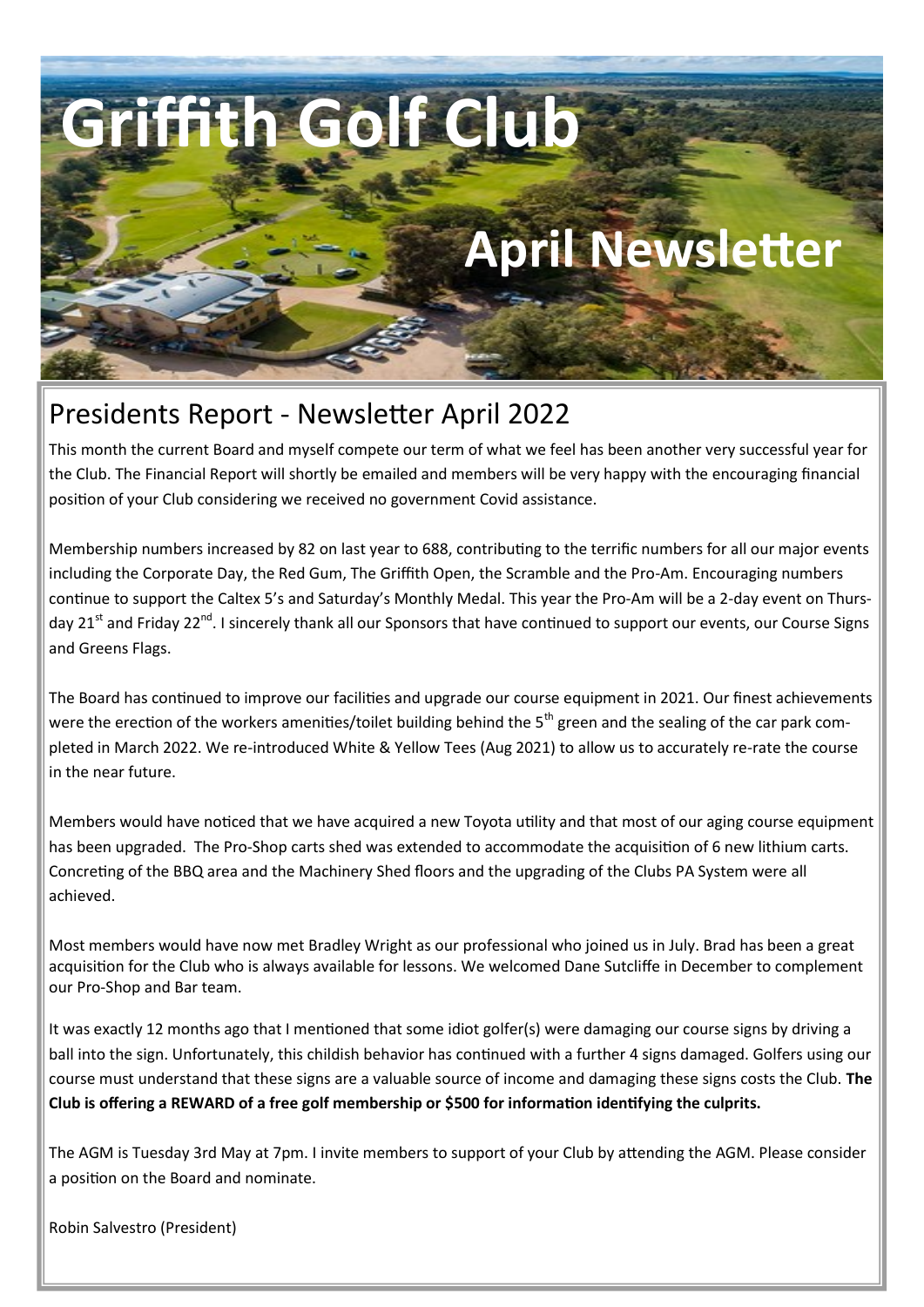

### + CIVIL CONTRACTORS | 02 6964 2618

#### **B&C Plumbing Charity Pro Am**

For the first time in around 15 years the Griffith Golf Club in association with B&C Plumbing will be hosting a 2 day Pro Am on Thursday 21st and Friday 22nd April. Yenda Pro Am is on Wednesday 20th April and Leeton on Saturday 23rd and Sunday 24th April.

This year the official Pro Am dinner will be on Wednesday 20th with the club also holding a Sportsman's night on Thursday 21st with several guest speakers and Auction items. There will be Professional's Calcutta also held on the



Sportsman's Night with the Professionals score on the Friday determining the winner of the Calcutta.

### **Guest Speakers will be Robert "Dippa" DiPierdomenica, Greg "Fatcat" Ritchie and Jimmy "Pumper" Cassidy**.

Amateurs can nominate for the Pro Am and can play either both days or 1 day. Forms are available at the Griffith Pro Shop or can be downloaded from the Griffith Golf Club Website at the following link: https:// www.griffithgolfclub.com.au/cms/wp-content/uploads/2022/04/2022-Amateur-Nominations-With-Shirt-Sizes.pdf

**Other Sponsors including the following as at Monday 4th April:**

**Platinum:** Griffith Pet Resort, Griffith Home Town

**Gold:** Yenda Beer, Win TV, Terra Ag

**Silver:** Griffith Autoscreen, Peter Gill Electrical, Griffith City Volkswagen, Lynx Logistics, Triple MMM

**Bronze:** Nxt It Technologies, Hutcheon & Pearce, Coca Cola, In Golf & Utility, Leo Franco Motors Nissan, Brad Hammond Builders, Watertek, Yoogali Engineering, PHL Surveyors, Rod McNabb Mobil, Casella Family Brands, Griffith Tile Centre, Ray White Griffith, Lion,

**1 Day Sponsors:** South Pacific Seeds, Patrick Stevedores, PinnacleHPC,